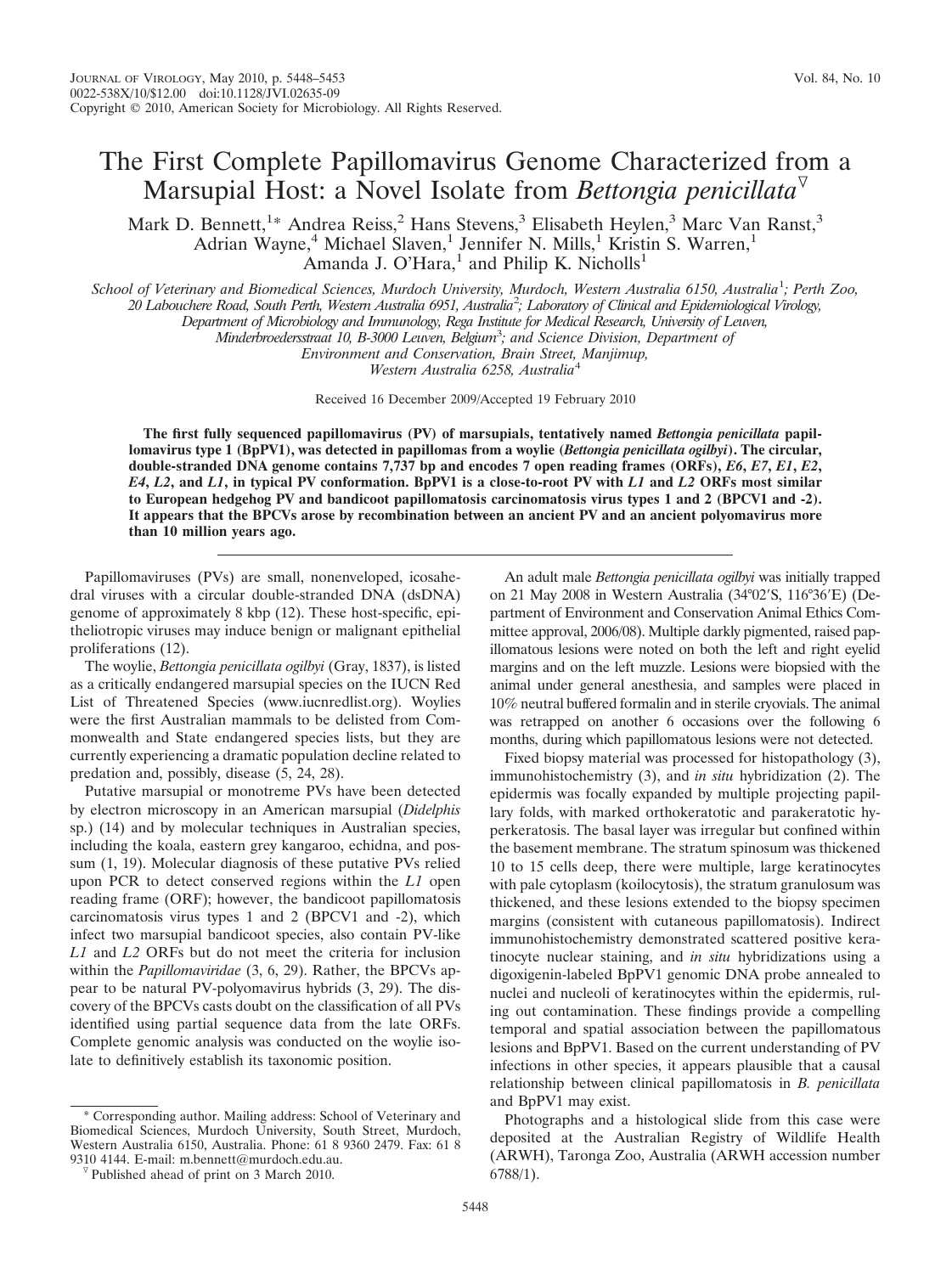

FIG. 1. Circular and linear genome maps of *Bettongia penicillata* papillomavirus type 1 (BpPV1), including a detail of the long control region, showing a putative origin of DNA replication (italics), predicted E2 binding sites (bold), and a predicted E1 binding site (underlined).

Total DNA was extracted from the frozen sample using the DNeasy tissue kit (Qiagen). PCR using FAP59/64 primers (7) produced an  $\sim$ 450-bp amplicon, and sequencing of this amplicon confirmed that an *L1* ORF-containing novel virus was present. Multiply primed rolling circle amplification (RCA) using the TempliPhi 100 amplification kit (Amersham Biosciences) was performed on an aliquot of extracted DNA (21, 29). The RCA product was digested with restriction endonucleases: EcoRI produced 1 fragment that was  $\sim$  7.7 kb; SalI did not cut; BamHI produced 2 fragments that were  $\sim$ 7.6

kb and  $\sim$ 0.1 kb; HindIII produced 2 fragments that were  $\sim$ 6.9 kb and  $\sim$ 0.8 kb; and XbaI produced 2 fragments that were  $\sim$ 7 kb and  $\sim$ 0.7 kb. The RCA product, cut with EcoRI, XbaI, and HindIII, was cloned into linearized, dephosphorylated, and purified pGEM  $3f(+)$  plasmids (Applied Biosystems) using the Roche Rapid DNA ligation kit (Roche Diagnostics) and transformed into competent *Escherichia coli* (Invitrogen; One Shot MAX Efficiency DH5 $\alpha$ -T1), with permission from the Murdoch University Institutional Biosafety Committee. *E. coli* was subjected to blue/white colony screening; insert-con-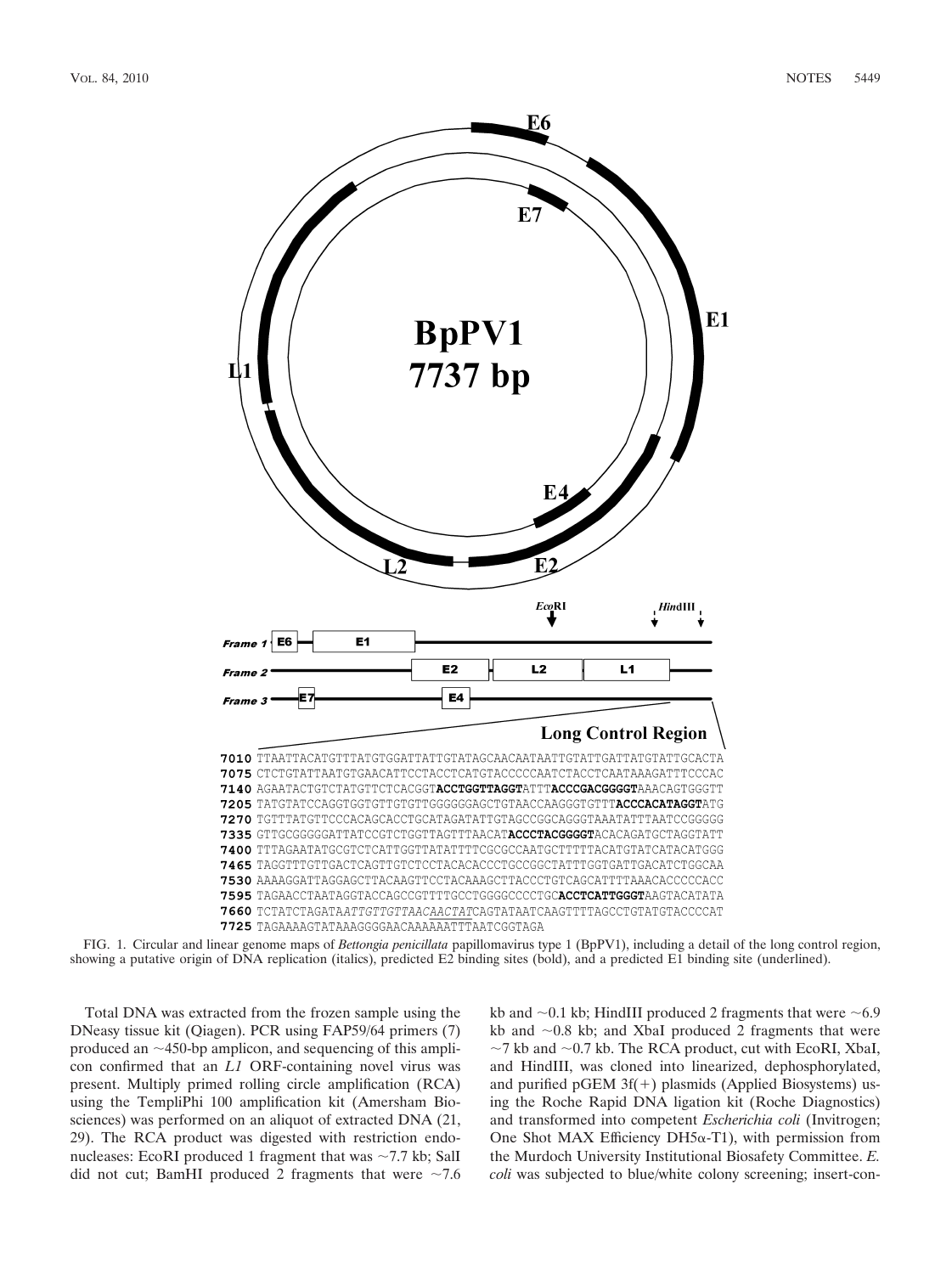TABLE 1. Percentage similarity of aligned nucleotide and amino acid sequences from BpPV1 compared to BPCV types 1 and 2 and selected papillomavirus types and predicted physicochemical properties of translated BpPV1 ORFs*<sup>a</sup>*

| ORF            | Type        | % similarity of BpPV1 to: |       |                   |             |       |       |      |              | Length | Molecular mass |      |
|----------------|-------------|---------------------------|-------|-------------------|-------------|-------|-------|------|--------------|--------|----------------|------|
|                |             | <b>EHPV</b>               | BPCV1 | BPCV <sub>2</sub> | <b>COPV</b> | HPV1a | HPV16 | BPV1 | ORF location | (aa)   | (kDa)          | pI   |
| L1             | $\mathbf n$ | 62                        | 61    | 60                | 55          | 53    | 52    | 52   | 5498-7009    | 503    | 57.3           | 7.51 |
|                | aa          | 61                        | 58    | 59                | 51          | 49    | 47    | 47   |              |        |                |      |
| L <sub>2</sub> | $\mathbf n$ | 39                        | 39    | 36                | 40          | 40    | 36    | 33   | 3905-5476    | 523    | 56.5           | 4.93 |
|                | aa          | 35                        | 31    | 30                | 32          | 33    | 30    | 27   |              |        |                |      |
| E6             | $\mathbf n$ | 36                        |       |                   | 36          | 38    | 38    | 32   | 28-472       | 147    | 17.2           | 4.94 |
|                | aa          | 28                        |       |                   | 24          | 21    | 22    | 23   |              |        |                |      |
| E7             | $\mathbf n$ | 47                        |       |                   | 38          | 41    | 32    | 26   | 468-740      | 90     | 10.2           | 4.46 |
|                | aa          | 33                        |       |                   | 25          | 26    | 14    | 15   |              |        |                |      |
| E1             | $\mathbf n$ | 54                        |       |                   | 53          | 53    | 49    | 49   | 730-2520     | 596    | 67.9           | 6.06 |
|                | aa          | 45                        |       |                   | 45          | 43    | 37    | 39   |              |        |                |      |
| E <sub>2</sub> | $\mathbf n$ | 33                        |       |                   |             | 39    | 33    | 27   | 2462-3826    | 454    | 50.1           | 7.83 |
|                | aa          | 34                        |       |                   | 27          | 26    | 24    | 18   |              |        |                |      |
| $E4^b$         | $\mathbf n$ |                           |       |                   | 25          | 27    |       |      | 3006-3495    | 162    | 18.8           | 5.35 |
|                | aa          |                           |       |                   | 13          | 20    |       |      |              |        |                |      |

*<sup>a</sup>* EHPV, European hedgehog PV (NC\_011765); BPCV1, bandicoot papillomatosis carcinomatosis virus type 1 (NC\_010107); BPCV2, bandicoot papillomatosis carcinomatosis virus type 2 (NC\_010817); COPV, canine oral PV (NC\_001619); HPV1a, human PV type 1a (NC\_001356); HPV16, human PV type 16 (NC\_001326); BPV1, bovine PV type 1 (NC\_001522); pI, isoelectric point; n, percentage similarity based on aligned nucleotide sequence; aa, percentage similarity based on aligned amino acid sequence.

 $b$  The *E4* ORF does not contain a recognized start codon.

taining colonies were grown in broth cultures, and plasmids were prepared using the QIAprep Spin miniprep kit (Qiagen). Purified BpPV1-containing plasmids were sequenced in triplicate in the forward and reverse directions with the version 3.1 BigDye Terminator kit (Applied Biosystems) (22). The sequence was determined using an ABI Prism Applied Biosystems 377 automatic DNA sequencer (Applied Biosystems). Chromatogram files were edited with Chromas Lite version 2.0 (Technelysium Pty. Ltd.) and sequences assembled and aligned in BioEdit version 7.0.9.0 (11). Putative ORFs were predicted manually and by using the National Center for Biotechnology Information online ORF Finder (http://www.ncbi.nlm.nih.gov /gorf/gorf.html). The online Basic Local Alignment Search Tool (BLAST) was used to interrogate GenBank. Identified ORFs were translated using the ExPASy Translate tool, and theoretical isoelectric points and molecular masses were estimated using Compute pI/Mw (http://www.expasy.ch/tools).

The BpPV1 genome was a circular dsDNA molecule, 7,737 bp around, with a GC content of 44.20%, and contained 2 classical PV late and 5 classical PV early protein ORFs separated by a long control region (LCR). All 7 ORFs were within the sense DNA strand (Fig. 1; Table 1). The putative *E4* ORF did not include a recognized start codon.

Pairwise sequence identity scores were calculated for BpPV1 and the late ORFs (*L1* and *L2*) of the BPCVs and for the *L1*, *L2*, *E6*, *E7*, *E1*, *E2*, and *E4* ORFs of selected PV types (*Alphapapillomavirus* human PV 16 [HPV16; GenBank accession number NC\_001526], *Deltapapillomavirus* bovine PV 1 [BPV1; NC\_ 001522], *Lambdapapillomavirus* canine oral PV [COPV; NC\_ 001619], *Mupapillomavirus* human PV 1a [HPV1a; NC\_001356], and European hedgehog PV [EHPV; NC\_011765]) at the nucleotide and amino acid levels using the GAP program on the Sequence Analysis Server at Michigan Technological University (Table 1).

The time since BpPV1 and the BPCVs diverged from a theoretical common ancestor virus was estimated using the average mutation rate for the *L1* ORF of lambdapapillomaviruses, which is  $1.84 \times 10^{-8}$  nucleotide substitutions per site per year (95% confidence interval [CI],  $1.27 \times 10^{-8}$  to  $2.35 \times 10^{-8}$ nucleotide substitutions per site per year) (20). Based upon the differences between BpPV1 and BPCV1 *L1* ORFs (580 nucleotide substitutions over a 1,535-bp unambiguously aligned region), these viruses may have shared an ancestor  $\sim$ 34.4 million years ago (mya) (95% CI, 26.9 to 49.9 mya).

**Phylogenetic analysis.** Multiple nucleotide sequence alignments were constructed in DAMBE version 5.0.52 (30). The sequence of BpPV1 and those of 62 other PV types were imported and aligned at the amino acid level using ClustalW (25). The nucleotide sequences were aligned according to the aligned amino acid sequences. This was performed separately for each ORF. Nucleotide alignments were corrected manually in GeneDoc Multiple Sequence Alignment Editor and Shading Utility version 2.6.003 (17). Only the unambiguously aligned parts of the *E1*, *E2*, *L2*, and *L1* ORFs were used to form one concatenated alignment of 2,763 sites. Nucleotide positions included in the alignments were nucleotides (nt) 1195 to 1272, 1417 to 1533, 1627 to 1842, 1879 to 2271, and 2287 to 2424 in *E1*, nt 2507 to 2863, 2897 to 2941, and 3587 to 3640 in *E2*, nt 3917 to 4075 and 4874 to 4972 in *L2*, and nt 5525 to 5647, 5687 to 5893, 5927 to 6004, 6050 to 6301, 6374 to 6536, 6584 to 6712, 6746 to 6790, and 6842 to 6919 in *L1*, relative to the BpPV1 sequence. From these alignments, phylogenetic trees were constructed using the neighbor-joining method in MEGA version 4.1 (15). Trees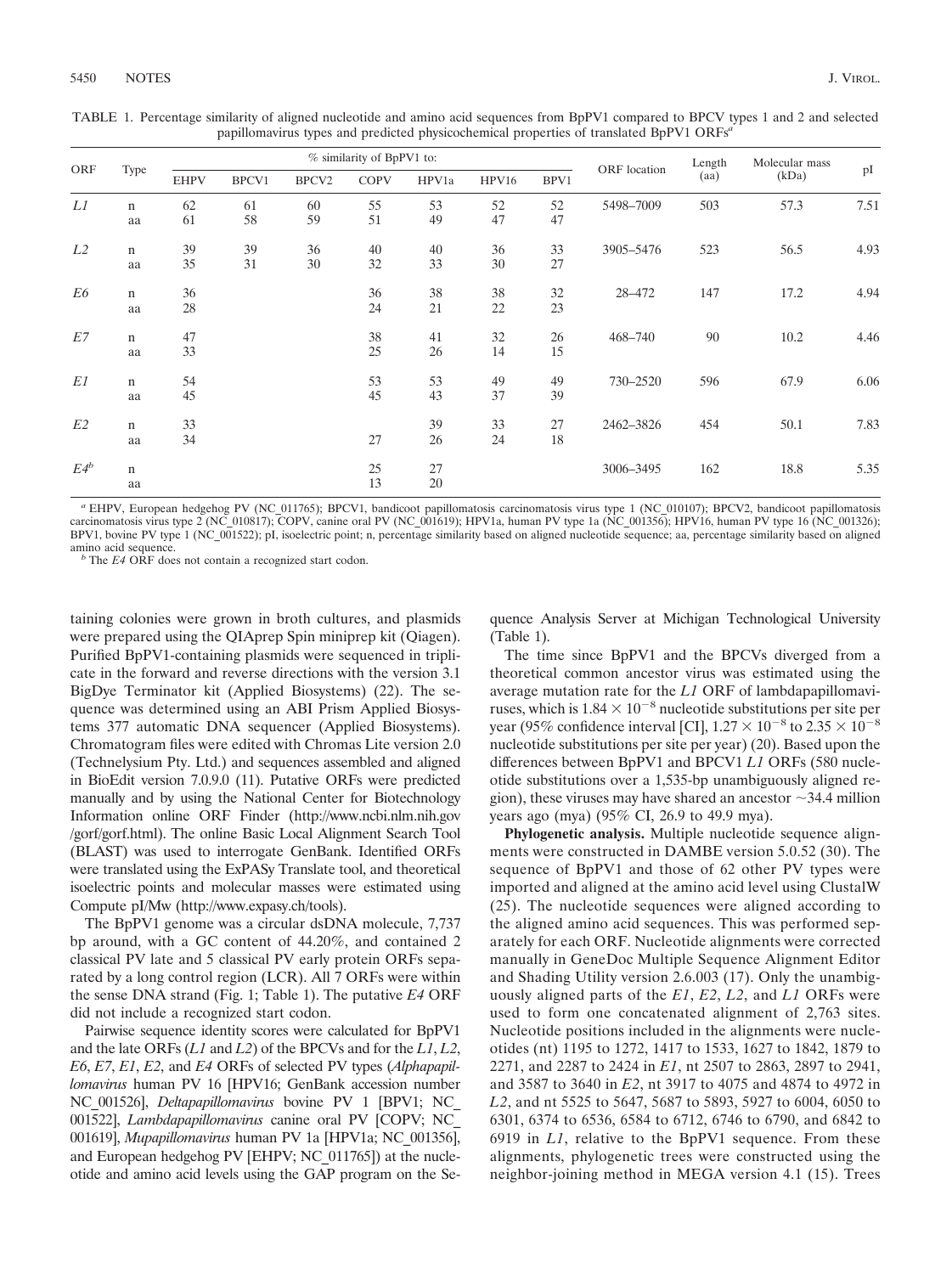

FIG. 2. Neighbor-joining phylogenetic tree, based on a combined concatenated *E1*/*E2*/*L2*/*L1* nucleotide sequence alignment of BpPV1 and 62 other PVs, using only the 1st and 2nd codon positions. The PV types were, in the genus *Alphapapillomavirus*, HPV32 (GenBank accession number NC\_001586), HPV10 (NC\_001576), HPV61 (NC\_001694), HPV2a (NC\_001352), HPV26 (NC\_001583), HPV53 (NC\_001593), HPV18 (NC\_001357), HPV7 (NC\_001595), HPV16 (NC\_001526), HPV6 (NC\_001355), HPV34 (NC\_001587), rhesus PV type 1 (RhPV1; NC\_001678), HPV54 (NC\_001676), HPV90 (NC\_004104), and HPV71 (AY330621); in the genus *Betapapillomavirus*, HPV5 (NC\_001531), HPV9 (NC\_001596), HPV49 (NC\_001591), HPV92 (NC\_004500), HPV96 (NC\_005134), and *Macaca fascicularis* PV type 1 (MfPV1; EF028290); in the genus *Gammapapillomavirus*, HPV4 (NC\_001457), HPV48 (NC\_001690), HPV50 (NC\_001691), and HPV60 (NC\_001693); in the genus *Deltapapillomavirus*, European elk PV (EEPV; NC\_001524), deer PV (DPV; NC\_001523), ovine PV type 1 (OvPV1; NC\_001789), and BPV1 (NC\_001522); in the genus *Epsilonpapillomavirus*, BPV5 (NC\_004195); in the genus *Zetapapillomavirus*, *Equus caballus* PV type 1 (EcPV1; NC\_003748); in the genus *Etapapillomavirus*, *Fringilla coelebs* PV (FcPV; NC\_004068); in the genus *Thetapapillomavirus*, *Psittacus erithacus timnesh* PV (PePV; NC\_003973); in the genus *Iotapapillomavirus*, *Mastomys natalensis* PV (MnPV; NC\_001605); in the genus *Kappapapillomavirus*, cottontail rabbit PV (CRPV; NC\_001541) and rabbit oral PV (ROPV; NC\_002232); in the genus *Lambdapapillomavirus*, COPV (NC\_001619), *Felis domesticus* PV type 1 (FdPV1; NC\_004765), and *Procyon lotor* PV type 1 (PlPV1; NC\_007150); in the genus *Mupapillomavirus*, HPV1 (NC\_001356); in the genus *Nupapillomavirus*, HPV41 (NC\_001354); in the genus *Xipapillomavirus*, BPV3 (NC\_004197); in the genus *Omicronpapillomavirus*, *Phocoena spinipinnis* PV type 1 (PsPV1; NC\_003348); in the genus *Pipapillomavirus*, hamster oral PV (HaOPV; E15111); in the genus *Rhopapillomavirus*, *Trichechus manatus latirostris* PV type 1 (TmPV1; NC\_006563); in the genus *Sigmapapillomavirus*, *Erethizon dorsatum* PV type 1 (EdPV1; NC\_006951); and unclassified types *Rousettus aegyptiacus* PV type 1 (RaPV1; NC\_008298), BPV7 (NC\_007612), canine PV type 2 (CPV2; NC\_006564), CPV3 (NC\_008297), *Capra hircus* PV type 1 (ChPV1; NC\_008032), *Mastomys coucha* PV type 2 (McPV2; DQ664501), *Micromys minutus* PV (MmPV; NC\_008582), *Ursus maritimus* PV type 1 (UmPV1; NC\_010739), *Sus scrofa* PV type 1a (SsPV1a; EF395818), *Chelonia mydas* PV type 1 (CmPV1; EU257705), *Caretta caretta* PV type 1 (CcaPV1; EU257704), *Tursiops truncatus* PV type 1 (TtPV1; NC\_011109), TtPV2 (NC\_008184), TtPV3 (NC\_011110), and EHPV (NC\_011765). The established PV genera are indicated by their Greek symbols. The scale bar indicates the genetic distance (in nucleotide substitutions per site), and the numbers at the internal nodes represent the bootstrap probability percentages as determined for 10,000 iterations by the neighbor-joining method. Only bootstrap values of 75% or more are shown.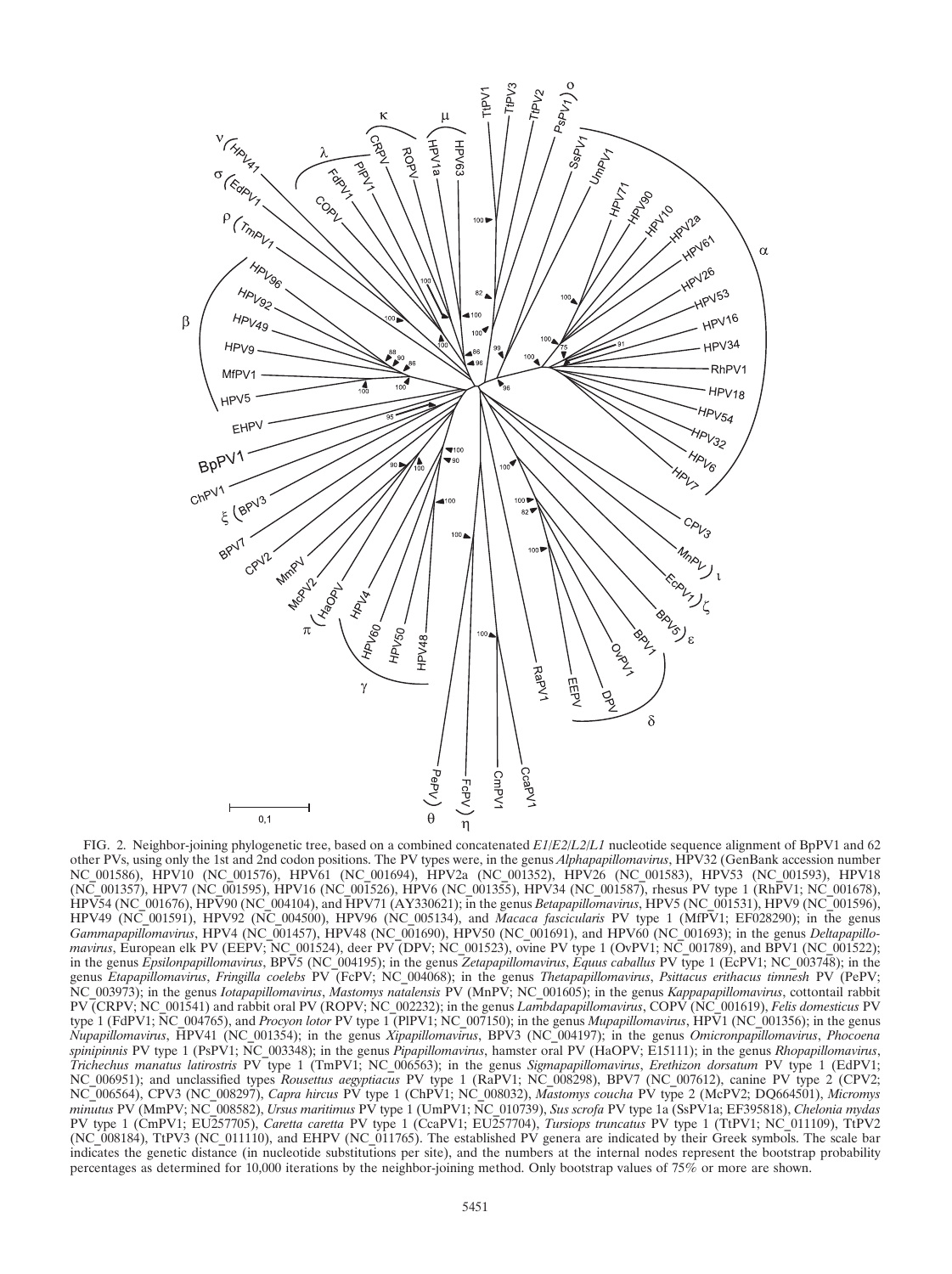

were constructed using all 3 codon positions, as well as only the 1st and 2nd positions. Bootstrap support values were obtained for 10,000 replicates. In this tree, the PVs cluster in the previously defined genera, and high bootstrap values support the nodes joining PV congeners. According to this tree, BpPV1 is most closely related to European hedgehog papillomavirus (EHPV) but branches off very close to the root of the tree. This clustering is supported by a bootstrap value of 20% (Fig. 2).

A second tree was constructed using a 1,503-site-long, concatenated alignment of the *L1* and *L2* ORFs. This alignment included the *L1* and *L2* sequences of BpPV1, BPCV1 (GenBank accession number NC\_010107), BPCV2 (NC\_ 010817), and the same 62 PV types used in the first tree. The nucleotide positions, relative to BpPV1, were the same as in the first tree, and bootstrap support values were obtained for 10,000 replicates. In this tree, the late region of BpPV1 appears to be most closely related to the late ORFs of BPCV1 and BPCV2. This clustering is supported by a bootstrap value of 75% (Fig. 3).

Analysis of this close-to-root BpPV1 genome has provided insight into the evolutionary history of the BPCVs. It appears that the late ORFs of the BPCVs last shared a common PV ancestor with BpPV1 approximately 26.9 to 49.9 mya, while their marsupial hosts, *Bettongia penicillata* , *Perameles bougainville*, and *Isoodon obesulus*, are thought to have last shared a common ancestor during the Eocene ( $\sim$ 34 to 56 mya), based on mitochondrial DNA evidence (18).

At least 2 of the 4 postulated evolutionary mechanisms of PV diversification (10, 23), namely, codivergence between PVs and their hosts (20), infection across species boundaries (9), establishment of new ecological niches by adaptive radiation (8, 13), and recombination (16, 26, 27), appear to be relevant to BPCV evolutionary history. It seems most likely that recombination between an ancient marsupial PV and an ancient polyomavirus at least 10 mya, and potentially as much as  $\sim$  50 mya, gave rise to the BPCVs, which have since undergone virus-host codivergence in their respective hosts (3). If more sequence data become available from other novel PV types and polyomaviruses, the evolutionary histories of the marsupial PVs and BPCVs may be resolved with greater certainty (4). To that end, it is vital that novel isolates of circular dsDNA viruses, particularly those from marsupial hosts, be completely sequenced and analyzed (6, 8, 9, 16).

**Nucleotide sequence accession number.** The sequence data for the BpPV1 genome were archived in GenBank, National

FIG. 3. Evolutionary relationship of the BpPV1 *L1* and *L2* sequences to BPCV1, BPCV2, and selected members of the *Papillomaviridae*. A neighbor-joining phylogenetic tree based on a concatenated alignment of the *L1* and *L2* sequences of BpPV1, BPCV2 (GenBank accession number NC\_010817), BPCV1 (NC\_010107), and 62 PVs (defined in the legend to Fig. 2). The established PV genera are indicated by their Greek symbols. The scale bar indicates the genetic distance (in nucleotide substitutions per site), and the numbers at the internal nodes represent the bootstrap probability percentages as determined for 10,000 iterations by the neighbor-joining method. Only bootstrap values of 75% or more are shown.